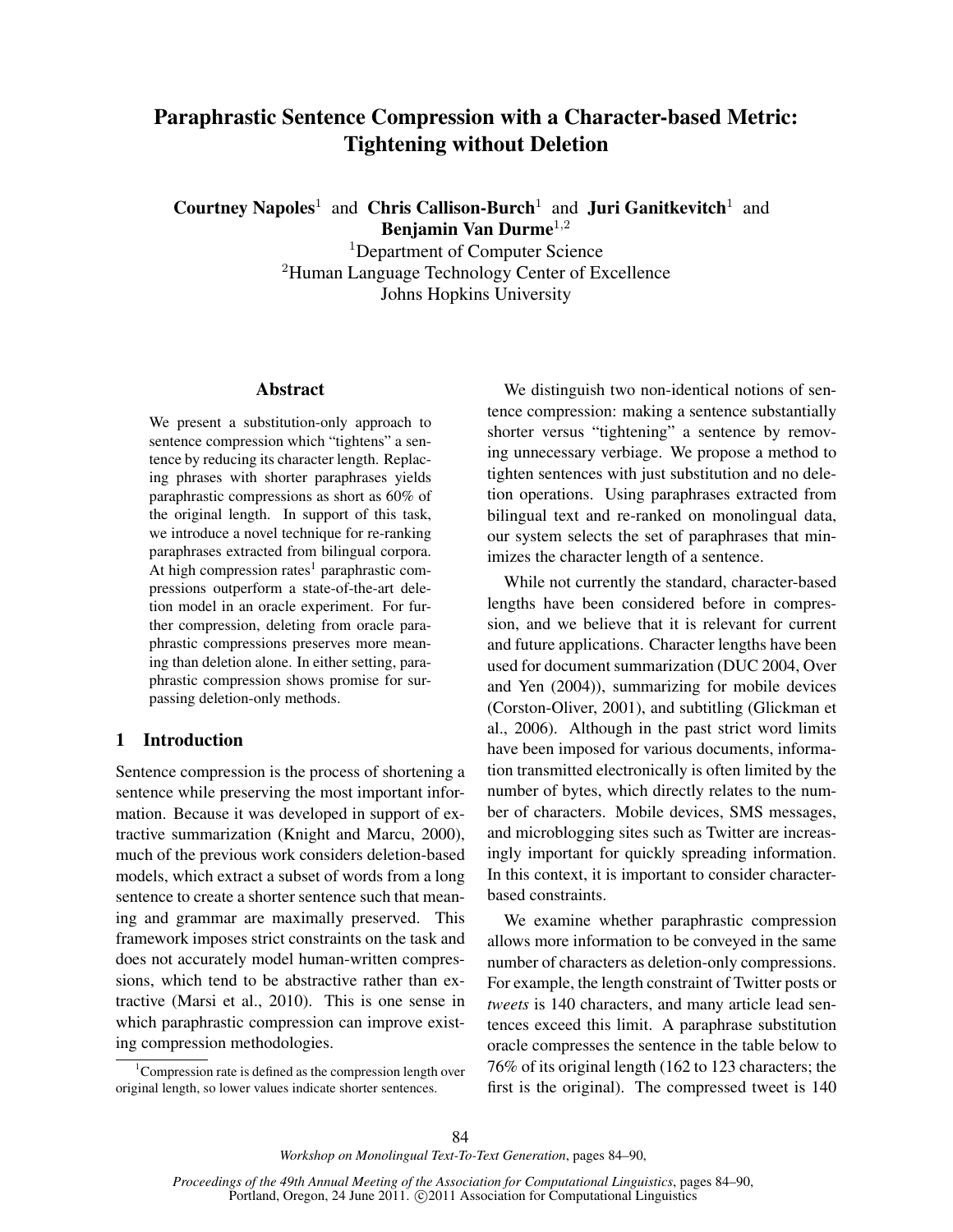characters, including spaces 17-character shortened link to the original article. $<sup>2</sup>$ </sup>

Congressional leaders reached a last-gasp agreement Friday to avert a shutdown of the federal government, after days of haggling and tense hours of brinksmanship.

Congress made a final agreement Fri. to avoid government shutdown, after days of haggling and tense hours of brinkmanship. on.wsj.com/h8N7n1

In contrast, using deletion to compress to the same length may not be as expressive:

Congressional leaders reached agreement Friday to avert a shutdown of federal government, after haggling and tense hours. on.wsj.com/h8N7n1

This work presents a model that makes paraphrase choices to minimize the *character* length of a sentence. An oracle paraphrase-substitution experiment shows that human judges rate paraphrastic compressions higher than deletion-based compressions. To achieve further compression, we shortened the oracle compressions using a deletion model to yield compressions 80% of the original sentence length and compared these to compressions generated using just deletions. Manual evaluation found that the oracle-then-deletion compressions to preserve more meaning than deletion-only compressions at uniform compression rates.

## 2 Related work

Most of the previous research on sentence compression focuses on deletion using syntactic information, (e.g., Galley and McKeown (2007), Knight and Marcu (2002), Nomoto (2009), Galanis and Androutsopoulos (2010), Filippova and Strube (2008), McDonald (2006), Yamangil and Shieber (2010), Cohn and Lapata (2008), Cohn and Lapata (2009), Turner and Charniak (2005)). Woodsend et al. (2010) incorporate paraphrase rules into a deletion model. Previous work in subtitling has made oneword substitutions to decrease character length at high compression rates (Glickman et al., 2006). More recent approaches in steganography have used paraphrase substitution to encode information in text but focus on grammaticality, not meaning preservation (Chang and Clark, 2010). Zhao et al. (2009) applied an adaptable paraphrasing pipeline to sentence

compression, optimizing for F-measure over a manually annotated set of gold standard paraphrases.

Sentence compression has been considered before in contexts outside of summarization, such as headline, title, and subtitle generation (Dorr et al., 2003; Vandeghinste and Pan, 2004; Marsi et al., 2009). Corston-Oliver (2001) deleted characters from words to shorten the character length of sentences. To our knowledge character-based compression has not been examined before with the surging popularity and utility of Twitter.

## 3 Sentence Tightening

The distinction between tightening and compression can be illustrated by considering how much space needs to be preserved. In the case of microblogging, often a sentence has just a few too many characters and needs to be "tightened". On the other hand, if a sentence is much longer than a desired length, more drastic compression is necessary. The first subtask is relevant in any context with strict word or character limits. Some sentences may not be compressible beyond a certain limit. For example, we found that near 10% of the compressions generated by Clarke and Lapata (2008) were identical to the original sentence. In situations where the sentence *must* meet a minimum length, tightening can be used to meet these requirements.

Multi-reference translations provide an instance of the natural length variation of human-generated sentences. These translations represent different ways to express the foreign same sentence, so there should be no meaning lost between the different reference translations. The character-based length of different translations of a given sentence varies on average by 80% when compared to the shortest sentence in a set. $3$  This provides evidence that sentences can be tightened to some extent without losing any meaning.

Through the lens of sentence tightening, we consider whether paraphrase substitutions alone can yield compressions competitive with a deletion at the same length. A character-based compression rate is crucial in this framework, as two compres-

<sup>&</sup>lt;sup>2</sup>Taken from the main page of http://wsj.com, April 9, 2011.

<sup>&</sup>lt;sup>3</sup>This value will vary by collection and with the number of references: for example, the NIST05 Arabic reference set has a mean compression rate of 0.92 with 4 references per set.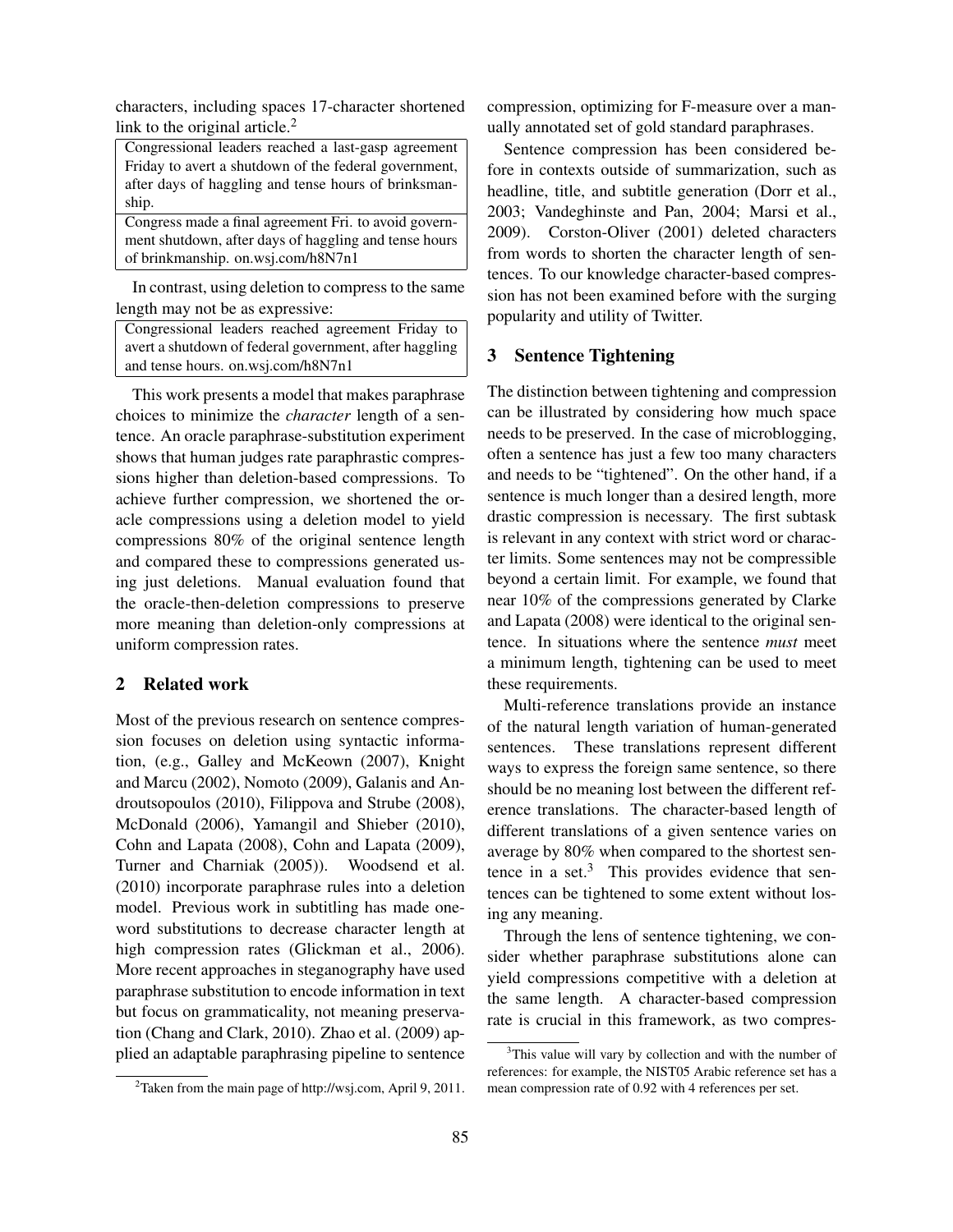sions having the same *character*-based compression rate may have different *word*-based compression rates. The advantage of a character-based substitution model is in choosing shorter words when possible, freeing space for more content words. Going by word length alone would exclude the many paraphrases with fewer characters than the original phrase and the same number of words (or more).

#### 3.1 Paraphrase Acquisition

To generate paraphrases for use in our experiments, we took the approach described by Bannard and Callison-Burch (2005), which extracts paraphrases from bilingual parallel corpora. Figure 1 illustrates the process. A phrase to be paraphrased, like *thrown into jail*, is found in a German-English parallel corpus. The corresponding foreign phrase (*festgenommen*) is identified using word alignment and phrase extraction techniques from phrase-based statistical machine translation (Koehn et al., 2003). Other occurrences of the foreign phrase in the parallel corpus may align to another English phrase like *jailed*. Following Bannard and Callison-Burch, we treated any English phrases that share a common foreign phrase as potential paraphrases of each other.

As the original phrase occurs several times and aligns with many different foreign phrases, each of these may align to a variety of other English paraphrases. Thus, *thrown into jail* not only paraphrases as *jailed*, but also as *arrested*, *detained*, *imprisoned*, *incarcerated*, *locked up*, *taken into custody*, and *thrown into prison* . Moreover, because the method relies on noisy and potentially inaccurate word alignments, it is prone to generate many bad paraphrases, such as *maltreated*, *thrown*, *cases*, *custody*, *arrest*, *owners*, and *protection*.

To rank candidates, Bannard and Callison-Burch defined the paraphrase probability  $p(e_2|e_1)$  based on the translation model probabilities  $p(e|f)$  and  $p(f|e)$  from statistical machine translation. Following Callison-Burch (2008), we refine selection by requiring both the original phrase and paraphrase to be of the same syntactic type, which leads to more grammatical paraphrases.

Although many excellent paraphrases are extracted from parallel corpora, many others are unsuitable and the translation score does not always accurately distinguish the two. Therefore, we re-

| <b>Monlingual</b> | <b>Bilingual</b> |
|-------------------|------------------|
| 1.00              | 0.70             |
| 0.94              | 0.08             |
| 0.90              | 0.20             |
| 0.83              | 0.03             |
| 0.57              | 0.10             |
| 0.42              | 0.07             |
| 0.28              | 0.01             |
| 0.16              | 0.05             |
| 0.06              | 0.06             |
|                   |                  |

Table 1: Candidate paraphrases for *study in detail* with corresponding approximate cosine similarity (Monolingual) and translation model (Bilingual) scores.

ranked our candidates based on monolingual distributional similarity, employing the method described by Van Durme and Lall (2010) to derive approximate cosine similarity scores over feature counts using single token, independent left and right contexts. Features were computed from the web-scale n-gram collection of Lin et al. (2010). As 5-grams are the highest order of n-gram in this collection, the allowable set of paraphrases have at most four words (which allows at least one word of context).

To our knowledge this is the first time such techniques have been used in combination in order to derive higher quality paraphrase candidates. See Table 1 for an example.

The monolingual-filtering technique we describe is by no means limited to paraphrases extracted from bilingual corpora. It could be applied to other datadriven paraphrasing techniques (see Madnani and Dorr (2010) for a survey). Although it is particularly well suited to the bilingual extracted corpora, since the information that it adds is orthogonal to that model, it would presumably add less to paraphrasing techniques that already take advantage of monolingual distributional similarity (Pereira et al., 1993; Lin and Pantel, 2001; Barzilay and Lee, 2003).

In order to evaluate the paraphrase candidates and scoring techniques, we randomly selected 1,000 paraphrase sets where the source phrase was present in the corpus described in Clarke and Lapata (2008). For each phrase and set of candidate paraphrases, we extracted all of the contexts from the corpus in which the source phrase appeared. Human judges were presented each sentence with the original phrase and the same sentences with each paraphrase candidate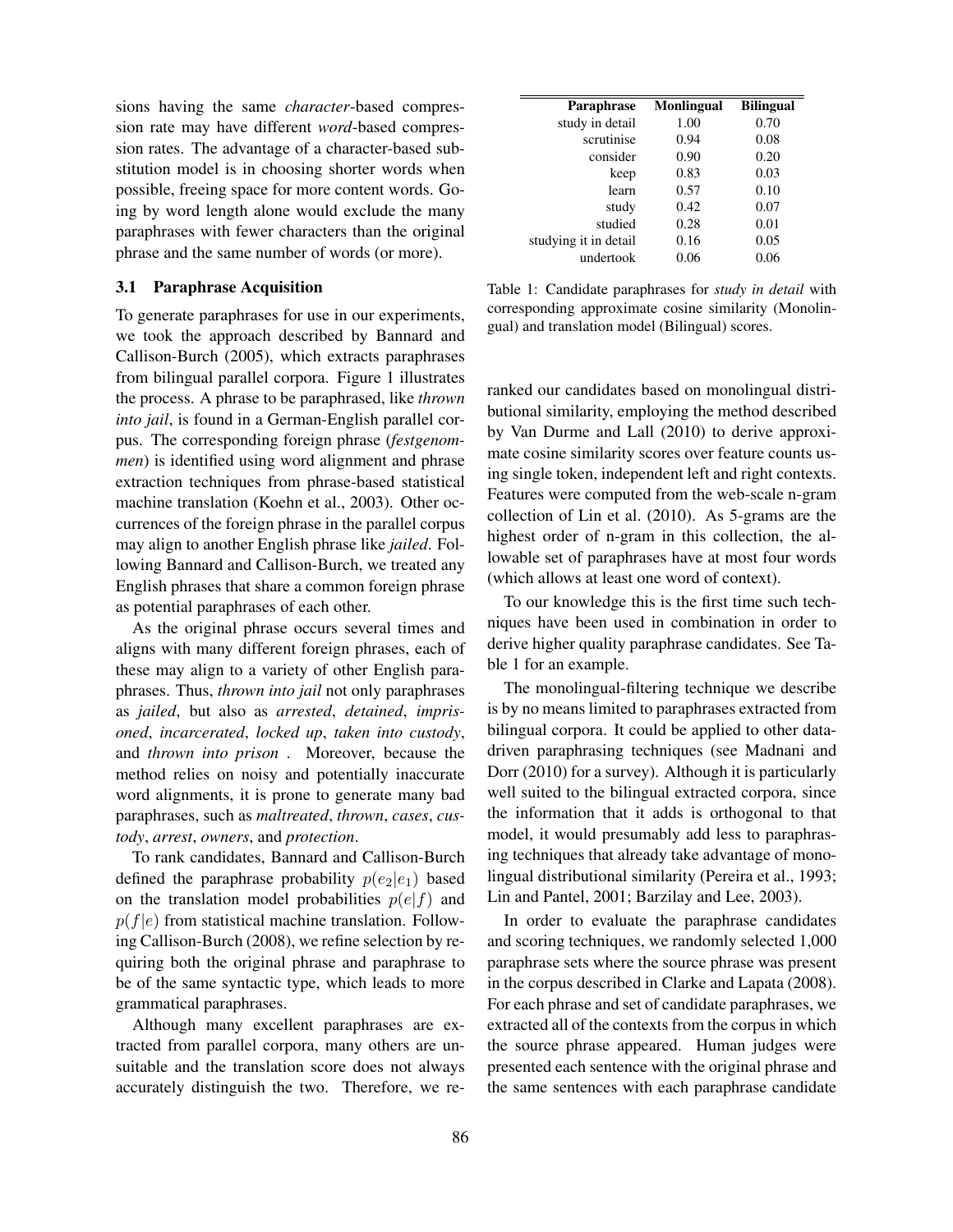

Figure 1: Using a bilingual parallel corpus to extract paraphrases.

substituted in. Each paraphrase substitution was graded based on the extent to which it preserved the meaning and affected the grammaticality of the sentence. While both the bilingual translation score and monolingual cosine similarity positively correlated with human judgments, the monolingual score proved a stronger predictor of quality in both dimensions. Using Kendall's tau correlation coefficient, the agreement between the ranking imposed by the monolingual score and human ratings surpassed that of the original ranking as derived during the bilingual extraction, for both meaning and grammar.<sup>4</sup> In our substitution framework, we ignore the translation probabilities and use only the approximate cosine similarity in the paraphrase decision task.

## 4 Framework for Sentence Tightening

Our sentence tightening approach uses a dynamic programming strategy to find the combination of non-overlapping paraphrases that minimizes a sentence's character length. The threshold of the monolingual score for paraphrases can be varied to widen or narrow the search space, which may be further increased by considering any lexical paraphrases not subject to syntactic constraints. Sentences with a compression rate as low as 0.6 can be generated without thresholding the paraphrase scores. Because the system can generate multiple paraphrased sentences of equal length, we apply two layers of filtering to generate a single output. First we calculate a word-overlap score between the original and candidate sentences to favor compressions similar to the original sentence; then, from among the sentences

with the highest word overlap, we select the compression with the best language model score.

Higher paraphrase thresholds guarantee more appropriate paraphrases but yield longer compressions. Using a cosine-similarity threshold of 0.95, the average compression rate is 0.968, which is considerably longer than the compressions using no threshold (0.60). In these experiments we did not syntactically constrain paraphrases. However, we believe that our monolingual refining of paraphrase sets improves paraphrase selection and is a reasonable alternative to using syntactic constraints.

In case judges favor compressions that have high word overlap with the original sentence, we compressed the longest sentence from each set of reference translations (Huang et al., 2002) and randomly chose a sentence from the set of reference translations to use as the standard for comparison. Paraphrastic compressions were generated at cosinesimilarity thresholds ranging from 0.60 to 0.95. We implemented a state-of-the-art deletion model (Clarke and Lapata, 2008) to generate deletion-only compressions. We fixed the compression length to  $\pm$ 5 characters of the length of each paraphrastic compression, in order to isolate the compression quality from the effect of compression rate (Napoles et al., 2011). Manual evaluation used Amazon's Mechanical Turk with three-way redundancy and positive and negative controls to filter bad workers. Meaning and grammar judgments were collected using two 5-point scales (5 being the highest score).

## 5 Evaluation

The initial results of our substitution system show room for improvement in future work (Table 2). We believe this is due to erroneous paraphrase substi-

<sup>&</sup>lt;sup>4</sup> For meaning and grammar respectively,  $\tau = 0.28$  and 0.31 for monolingual scores and 0.19 and 0.15 for bilingual scores.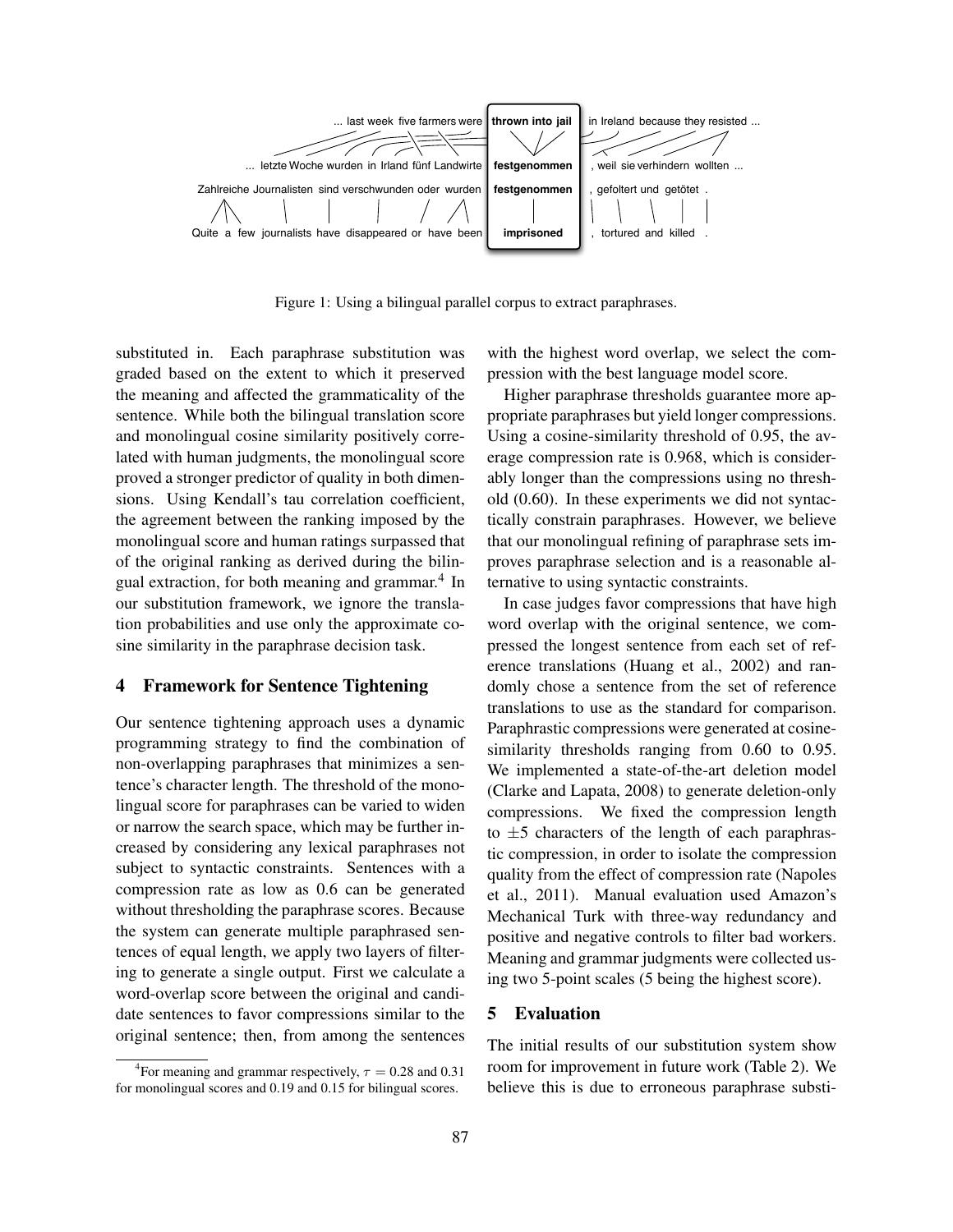| <b>System</b> | <b>Grammar</b> | Meaning | CompR | $\cos$ . |
|---------------|----------------|---------|-------|----------|
| Substitution  | 3.8            | 3.7     | 0.97  | 0.95     |
| Deletion      | 4.1            | 4.0     | 0.97  |          |
| Substitution  | 3.4            | 3.2     | 0.89  | 0.85     |
| Deletion      | 4.0            | 3.8     | 0.89  |          |
| Substitution  | 3.1            | 3.0     | 0.85  | 0.75     |
| Deletion      | 3.9            | 3.7     | 0.85  |          |
| Substitution  | 2.9            | 2.9     | 0.82  | 0.65     |
| Deletion      | 3.8            | 3.5     | 0.82  |          |

Table 2: Mean ratings of compressions using just deletion or substitution at different paraphrase thresholds (Cos.). Deletion performed better in all settings.

tutions, since phrases with the same syntactic category and distributional similarity are not necessarily semantically identical. Illustrative examples include *WTO* for *United Nations* and *east* or *west* for *south*. Because the quality of the multi-reference translations is not uniformly high, for the following experiment we used a dataset of English newspaper articles.

To control against these errors and test the viability of a substitution-only approach, we generated all possible paraphrase substitutions above a threshold of 0.80 within a set of 20 randomly chosen sentences from the written corpus of Clarke and Lapata (2008). We solicited humans to make a ternary decision of whether a paraphrase was acceptable in the context (*good*, *bad*, or *not sure*). We applied our model to generate compressions using only paraphrase substitutions on which all three annotators agreed that the paraphrase was *good*. The oracle generated compressions with an average compression rate of 0.90.

On the same set of original sentences, we used the deletion model to generate compressions constrained to  $\pm 5$  characters of the length of the oracle compression. Next, we examined whether applying the deletion model to paraphrastic compressions would improve compression quality. In manual evaluation along the dimensions of grammar and meaning, both the oracle compressions and oracle-plusdeletion compressions outperformed the deletiononly compressions at uniform lengths (Table  $3^5$ . These results suggest that improvements in paraphrase acquisition will make our system competitive with deletion-only models.

| Model           | <b>Grammar</b> | Meaning | Comp <sub>R</sub> |
|-----------------|----------------|---------|-------------------|
| Oracle          | 4.1            | 4.3     | 0.90              |
| Deletion        | 4.0            | 4.1     | 0.90              |
| Gold            | 4.3            | 3.8     | 0.75              |
| Oracle+deletion | 3.4            | 3.7     | 0.80              |
| Deletion        | 32             | 34      | 0.80              |

Table 3: Mean ratings of compressions generated by a substitution oracle, deletion only, deletion on the oracle compression, and the gold standard. Being able to choose the best paraphrases would enable our substitution model to outperform the deletion model.

#### 6 Conclusion

This work shows promise for the use of only substitution in the task of sentence tightening. There are myriad possible extensions and improvements to this method, most notably richer features beyond paraphrase length. We do not currently use syntactic information in our paraphrastic compression model because it places limits on the number of paraphrases available for a sentence and thereby limits the possible compression rate. The current method for paraphrase extraction does not include certain types of rewriting, such as passivization, and should be extended to incorporate even more shortening paraphrases. Future work can directly apply these methods to Twitter and extract additional paraphrases and abbreviations from Twitter and/or SMS data. Our substitution approach can be improved by applying more sophisticated techniques to choosing the best candidate compression, or by framing it as an optimization problem over more than just minimal length. Overall, we find these results to be encouraging for the possibility of sentence compression without deletion.

#### Acknowledgments

We are grateful to John Carroll for helping us obtain the RASP parser. This research was partially funded by the JHU Human Language Technology Center of Excellence. This research was funded in part by the NSF under grant IIS-0713448. The views and findings are the authors' alone.

#### References

<sup>&</sup>lt;sup>5</sup>Paraphrastic compressions were rated significantly higher for meaning,  $p < 0.05$ 

Colin Bannard and Chris Callison-Burch. 2005. Paraphrasing with bilingual parallel corpora. In *Proceedings of ACL*.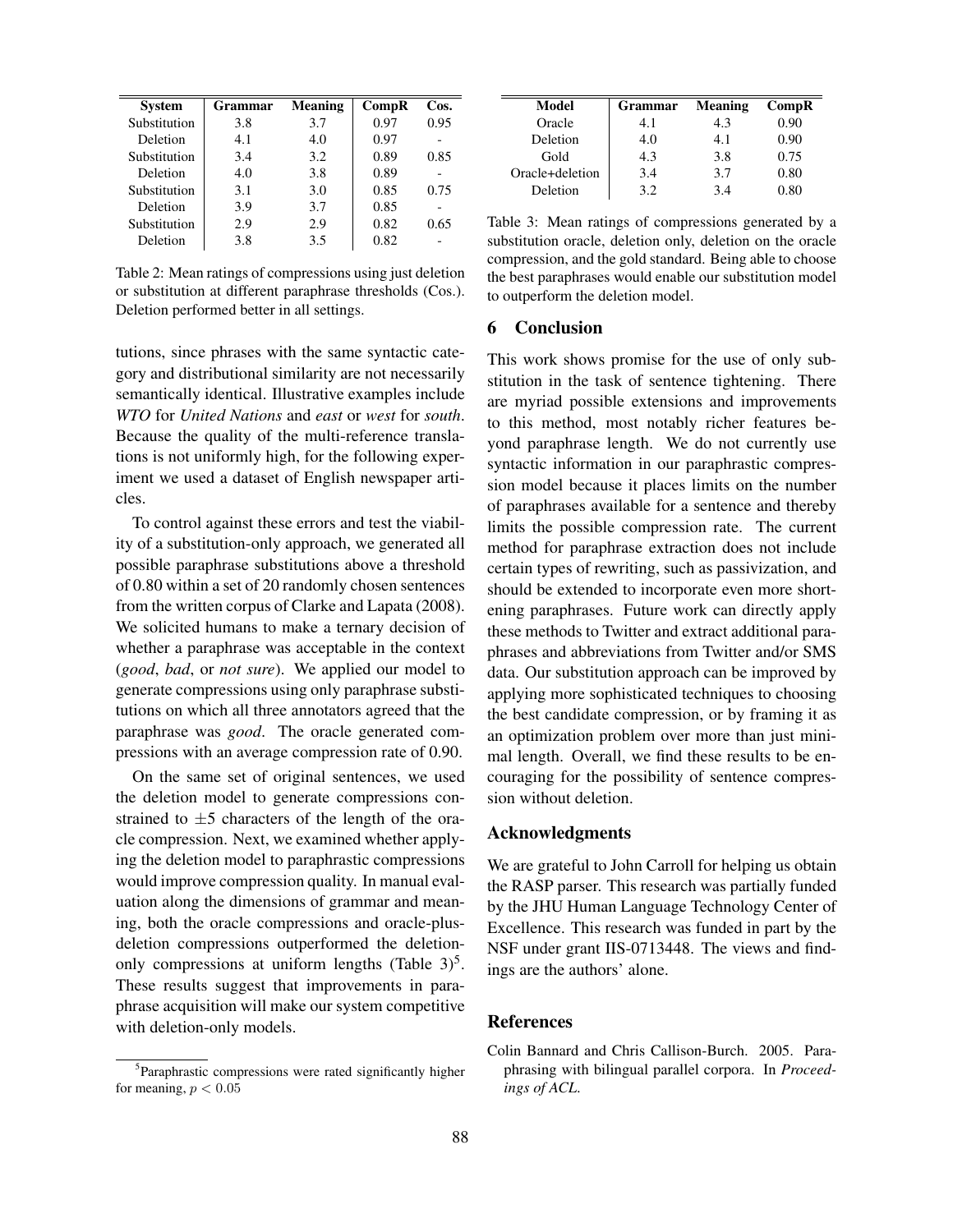- Regina Barzilay and Lillian Lee. 2003. Learning to paraphrase: An unsupervised approach using multiplesequence alignment. In *Proceedings of HLT/NAACL*.
- Chris Callison-Burch. 2008. Syntactic constraints on paraphrases extracted from parallel corpora. In *Proceedings of EMNLP*.
- Ching-Yun Chang and Stephen Clark. 2010. Linguistic steganography using automatically generated paraphrases. In *Human Language Technologies: The 2010 Annual Conference of the North American Chapter of the Association for Computational Linguistics*, pages 591–599. Association for Computational Linguistics.
- James Clarke and Mirella Lapata. 2008. Global inference for sentence compression: An integer linear programming approach. *Journal of Artificial Intelligence Research*, 31:399–429.
- Trevor Cohn and Mirella Lapata. 2008. Sentence compression beyond word deletion. In *Proceedings of COLING*.
- Trevor Cohn and Mirella Lapata. 2009. Sentence compression as tree transduction. *Journal of Artificial Intelligence Research*, 34:637–674.
- Simon Corston-Oliver. 2001. Text compaction for display on very small screens. In *Proceedings of the NAACL Workshop on Automatic Summarization*.
- Bonnie Dorr, David Zajic, and Richard Schwartz. 2003. Hedge trimmer: A parse-and-trim approach to headline generation. In *Proceedings of the HLT-NAACL Workshop on Text summarization Workshop*.
- Katja Filippova and Michael Strube. 2008. Dependency tree based sentence compression. In *Proceedings of the Fifth International Natural Language Generation Conference*. Association for Computational Linguistics.
- Dimitrios Galanis and Ion Androutsopoulos. 2010. An extractive supervised two-stage method for sentence compression. In *Proceedings of NAACL*.
- Michel Galley and Kathleen R. McKeown. 2007. Lexicalized Markov grammars for sentence compression. *the Proceedings of NAACL/HLT*.
- Oren Glickman, Ido Dagan, Mikaela Keller, Samy Bengio, and Walter Daelemans. 2006. Investigating lexical substitution scoring for subtitle generation. In *Proceedings of the Tenth Conference on Computational Natural Language Learning*, pages 45–52. Association for Computational Linguistics.
- Shudong Huang, David Graff, and George Doddington. 2002. Multiple-Translation Chinese Corpus. Linguistic Data Consortium.
- Kevin Knight and Daniel Marcu. 2000. Statistics-based summarization – Step one: Sentence compression. In *Proceedings of AAAI*.
- Kevin Knight and Daniel Marcu. 2002. Summarization beyond sentence extraction: A probabilistic approach to sentence compression. *Artificial Intelligence*, 139:91–107.
- Philipp Koehn, Franz Josef Och, and Daniel Marcu. 2003. Statistical phrase-based translation. In *Proceedings of HLT/NAACL*.
- Dekang Lin and Patrick Pantel. 2001. Discovery of inference rules from text. *Natural Language Engineering*, 7(3):343–360.
- Dekang Lin, Kenneth Church, Heng Ji, Satoshi Sekine, David Yarowsky, Shane Bergsma, Kailash Patil, Emily Pitler, Rachel Lathbury, Vikram Rao, Kapil Dalwani, and Sushant Narsale. 2010. New Tools for Web-Scale N-grams. In *Proceedings of LREC*.
- Nitin Madnani and Bonnie Dorr. 2010. Generating phrasal and sentential paraphrases: A survey of data-driven methods. *Computational Linguistics*, 36(3):341–388.
- Erwin Marsi, Emiel Krahmer, Iris Hendrickx, and Walter Daelemans. 2009. Is sentence compression an NLG task? In *Proceedings of the 12th European Workshop on Natural Language Generation*.
- Erwin Marsi, Emiel Krahmer, Iris Hendrickx, and Walter Daelemans. 2010. On the limits of sentence compression by deletion. *Empirical Methods in Natural Language Generation*, pages 45–66.
- Ryan McDonald. 2006. Discriminative sentence compression with soft syntactic constraints. In *In Proceedings of EACL*.
- Courtney Napoles, Benjamin Van Durme, and Chris Callison-Burch. 2011. Evaluating sentence compression: Pitfalls and suggested remedies. In *Proceedings of ACL, Workshop on Monolingual Text-To-Text Generation*.
- Tadashi Nomoto. 2009. A comparison of model free versus model intensive approaches to sentence compression. In *Proceedings of EMNLP*.
- Paul Over and James Yen. 2004. An introduction to DUC 2004: Intrinsic evaluation of generic news text summarization systems. In *Proceedings of DUC 2004 Document Understanding Workshop, Boston*.
- Fernando Pereira, Naftali Tishby, and Lillian Lee. 1993. Distributional clustering of English words. In *ACL-93*.
- Jenine Turner and Eugene Charniak. 2005. Supervised and unsupervised learning for sentence compression. In *Proceedings of ACL*.
- Benjamin Van Durme and Ashwin Lall. 2010. Online generation of locality sensitive hash signatures. In *Proceedings of ACL, Short Papers*.
- Vincent Vandeghinste and Yi Pan. 2004. Sentence compression for automated subtitling: A hybrid approach. In *Proceedings of the ACL workshop on Text Summarization*.